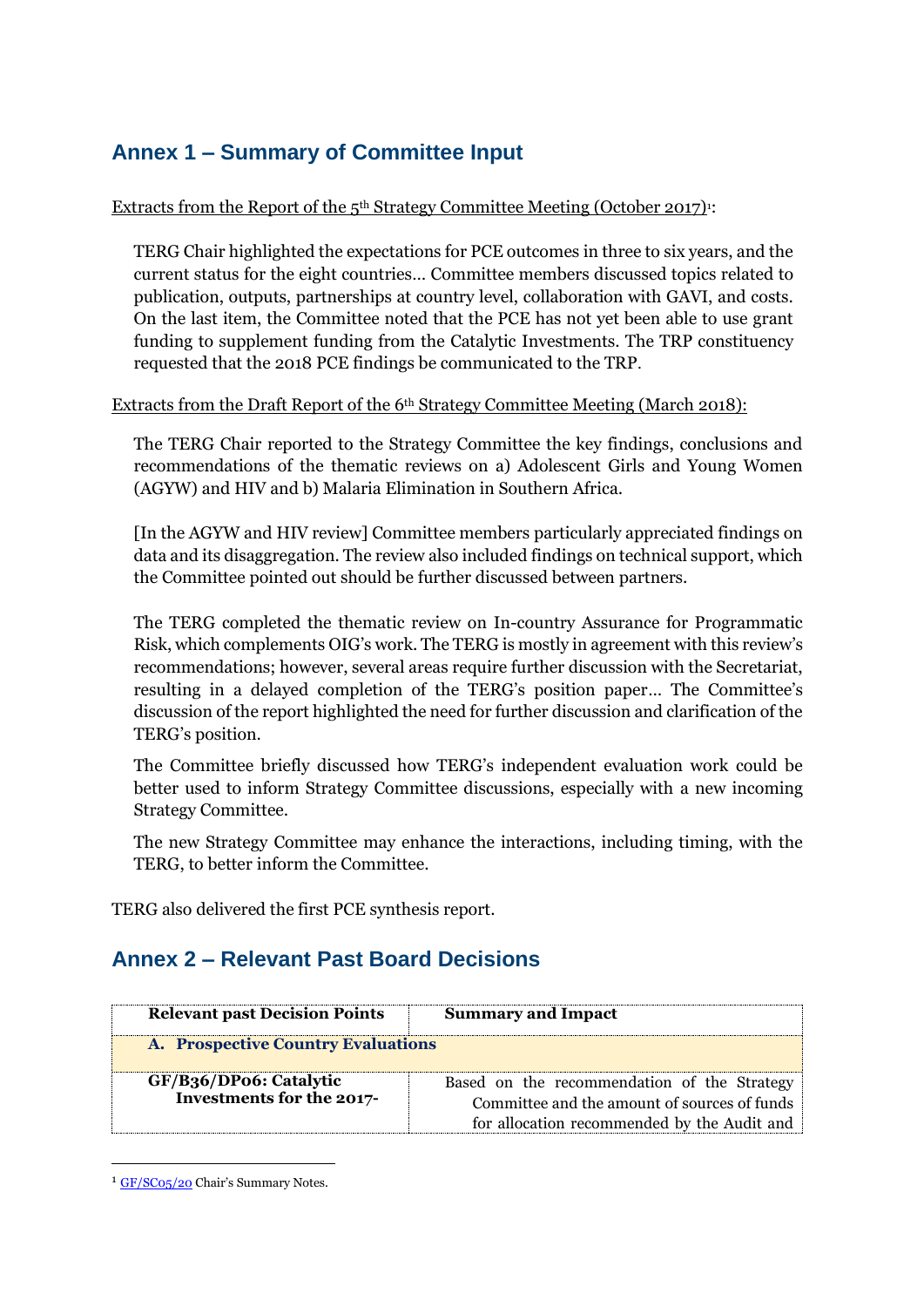| <b>Relevant past Decision Points</b>                                                                                                                                                                      | <b>Summary and Impact</b>                                                                                                                                                                                                                                                                                                                                                                                                                                                                                                                                                                                                                                                                                                                                                                                                                                                                                                                                                                                                                                                                           |  |
|-----------------------------------------------------------------------------------------------------------------------------------------------------------------------------------------------------------|-----------------------------------------------------------------------------------------------------------------------------------------------------------------------------------------------------------------------------------------------------------------------------------------------------------------------------------------------------------------------------------------------------------------------------------------------------------------------------------------------------------------------------------------------------------------------------------------------------------------------------------------------------------------------------------------------------------------------------------------------------------------------------------------------------------------------------------------------------------------------------------------------------------------------------------------------------------------------------------------------------------------------------------------------------------------------------------------------------|--|
| 2019 Allocation Period<br>(November 2016) $2$                                                                                                                                                             | Finance Committee, the Board decides that<br>USD 800 million will be available for catalytic<br>investments over the $2017 - 2019$ allocation<br>period for the priorities and associated costs<br>presented in Table 1 of $GF/B36/O4$ – Revision<br>2, including USD 22 million for TERG PCEs.                                                                                                                                                                                                                                                                                                                                                                                                                                                                                                                                                                                                                                                                                                                                                                                                     |  |
| <b>B. Thematic Review on Malaria Elimination in Southern Africa</b>                                                                                                                                       |                                                                                                                                                                                                                                                                                                                                                                                                                                                                                                                                                                                                                                                                                                                                                                                                                                                                                                                                                                                                                                                                                                     |  |
| GF/B36/DP06: Catalytic<br><b>Investments for the 2017</b><br>- 2019 Allocation Period<br>(November 2016) $3$                                                                                              | The Board set out, as part of USD 800 million for<br>catalytic investments over the $2017 - 2019$<br>allocation period, US\$20 million as a priority<br>to sustain the scale of GF investments to<br>address malaria elimination in southern<br>Africa. Resources are to be used for: regional<br>policy harmonization, quality assurance<br>systems, proactive provision of technical<br>support, identification and resolution of<br>bottlenecks, regional training, cross-border<br>regional collaboration, monitoring of progress<br>and information sharing through online<br>reporting with high temporal and spatial<br>resolution, targeted interventions to reduce<br>cross-border transmission, identifying<br>determinants of continued transmission,<br>external verification of target achievement,<br>certification of malaria-free status and<br>technical support to prevent reestablishment<br>in countries free of malaria, facilitation of<br>elimination in countries ineligible for country<br>allocations, and identifying ways to ensure<br>long-term sustainable financing. |  |
| GF/B36/EDP04 Decision on<br>the Secretariat's<br><b>Recommendation on</b><br><b>Additional Funding from</b><br>the 2014 Allocation<br>(December 2016) <sup>4</sup>                                        | The Board approved the incremental funding<br>recommended for RO Lubombo Spatial<br>Development Initiative 2 (LSDI-2) (QPA-M-<br>LSDI)                                                                                                                                                                                                                                                                                                                                                                                                                                                                                                                                                                                                                                                                                                                                                                                                                                                                                                                                                              |  |
| GF/B33/EDP15 Decision on<br>the Secretariat's<br><b>Recommendation on</b><br><b>Additional Funding from</b><br>the 2014 Allocation<br>(September 2015) <sup>5</sup><br>C. Thematic Review on AGYW and HIV | The Board approved the incremental funding<br>recommended for Elimination 8 - SADC (QPA-<br>$M-E8S$                                                                                                                                                                                                                                                                                                                                                                                                                                                                                                                                                                                                                                                                                                                                                                                                                                                                                                                                                                                                 |  |
|                                                                                                                                                                                                           |                                                                                                                                                                                                                                                                                                                                                                                                                                                                                                                                                                                                                                                                                                                                                                                                                                                                                                                                                                                                                                                                                                     |  |
| GF/B36/DP06: Catalytic<br>Investments for the 2017-                                                                                                                                                       | The Board approved USD 800 million for catalytic<br>investment priorities, including USD 55 million                                                                                                                                                                                                                                                                                                                                                                                                                                                                                                                                                                                                                                                                                                                                                                                                                                                                                                                                                                                                 |  |

<sup>2</sup> <https://www.theglobalfund.org/board-decisions/b36-dp06/>

 $\overline{a}$ 

<sup>3</sup> <https://www.theglobalfund.org/board-decisions/b36-dp06/>

<sup>4</sup> https://www.theglobalfund.org/board-decisions/b36-edp04/

<sup>5</sup> https://www.theglobalfund.org/board-decisions/b33-edp15/